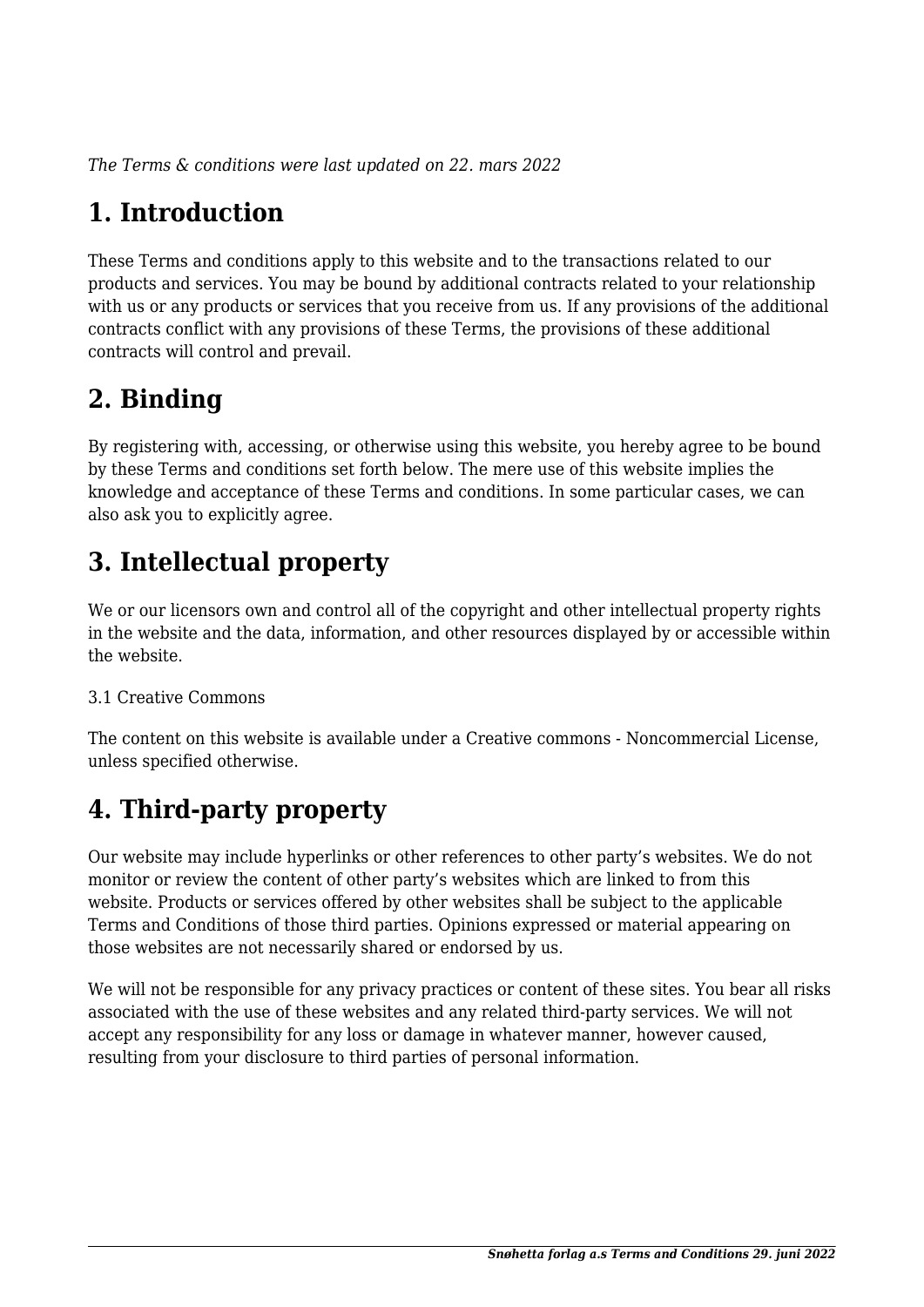#### **5. Responsible use**

By visiting our website, you agree to use it only for the purposes intended and as permitted by these Terms, any additional contracts with us, and applicable laws, regulations, and generally accepted online practices and industry guidelines. You must not use our website or services to use, publish or distribute any material which consists of (or is linked to) malicious computer software; use data collected from our website for any direct marketing activity, or conduct any systematic or automated data collection activities on or in relation to our website.

Engaging in any activity that causes, or may cause, damage to the website or that interferes with the performance, availability, or accessibility of the website is strictly prohibited.

#### **6. Idea submission**

Do not submit any ideas, inventions, works of authorship, or other information that can be considered your own intellectual property that you would like to present to us unless we have first signed an agreement regarding the intellectual property or a non-disclosure agreement. If you disclose it to us absent such written agreement, you grant to us a worldwide, irrevocable, non-exclusive, royalty-free license to use, reproduce, store, adapt, publish, translate and distribute your content in any existing or future media.

#### **7. Termination of use**

We may, in our sole discretion, at any time modify or discontinue access to, temporarily or permanently, the website or any Service thereon. You agree that we will not be liable to you or any third party for any such modification, suspension or discontinuance of your access to, or use of, the website or any content that you may have shared on the website. You will not be entitled to any compensation or other payment, even if certain features, settings, and/or any Content you have contributed or have come to rely on, are permanently lost. You must not circumvent or bypass, or attempt to circumvent or bypass, any access restriction measures on our website.

#### **8. Warranties and liability**

Nothing in this section will limit or exclude any warranty implied by law that it would be unlawful to limit or to exclude. This website and all content on the website are provided on an "as is" and "as available" basis and may include inaccuracies or typographical errors. We expressly disclaim all warranties of any kind, whether express or implied, as to the availability, accuracy, or completeness of the Content. We make no warranty that:

- this website or our content will meet your requirements;
- this website will be available on an uninterrupted, timely, secure, or error-free basis.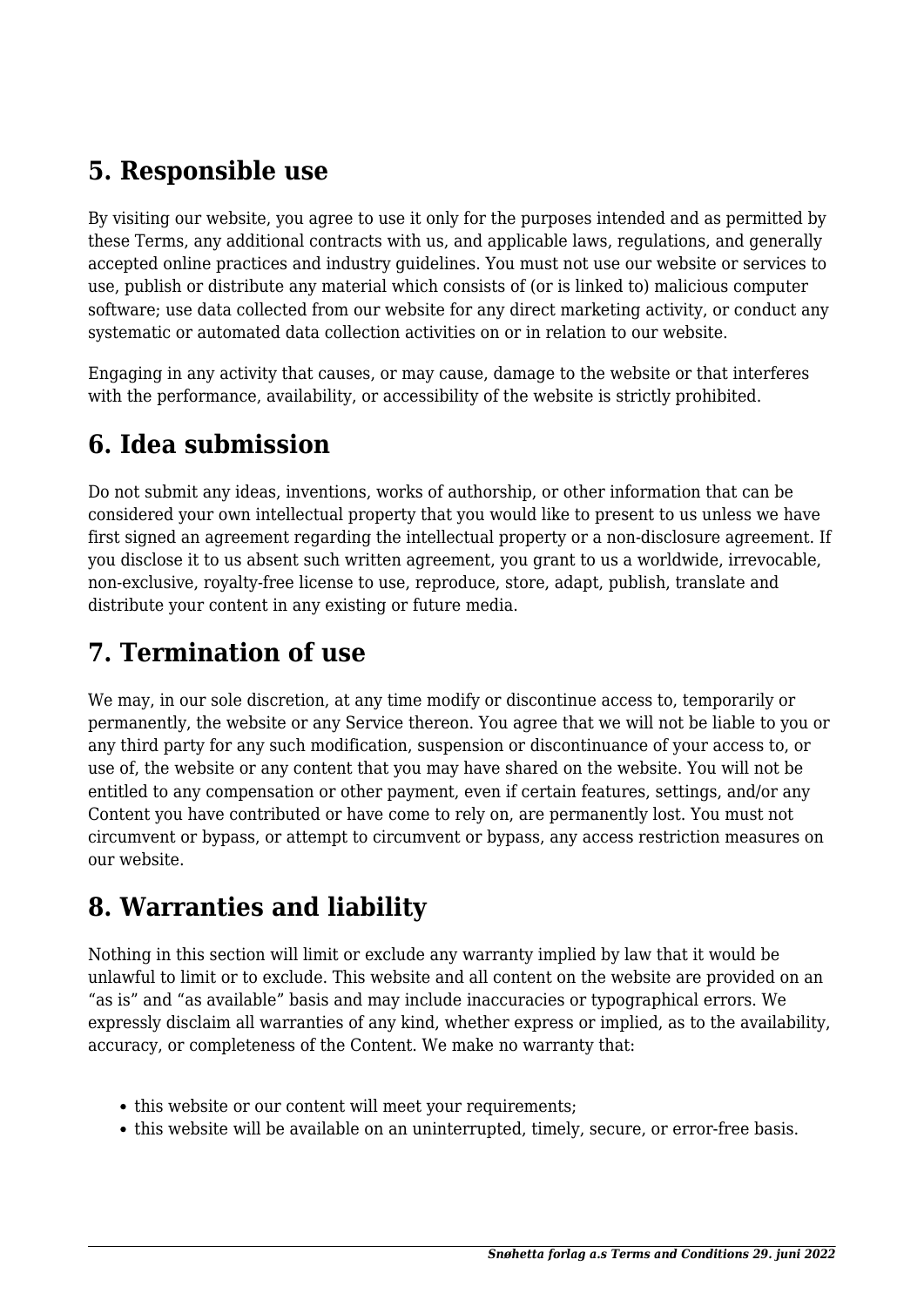Nothing on this website constitutes or is meant to constitute, legal, financial or medical advice of any kind. If you require advice you should consult an appropriate professional.

The following provisions of this section will apply to the maximum extent permitted by applicable law and will not limit or exclude our liability in respect of any matter which it would be unlawful or illegal for us to limit or to exclude our liability. In no event will we be liable for any direct or indirect damages (including any damages for loss of profits or revenue, loss or corruption of data, software or database, or loss of or harm to property or data) incurred by you or any third party, arising from your access to, or use of, our website.

Except to the extent any additional contract expressly states otherwise, our maximum liability to you for all damages arising out of or related to the website or any products and services marketed or sold through the website, regardless of the form of legal action that imposes liability (whether in contract, equity, negligence, intended conduct, tort or otherwise) will be limited to the total price that you paid to us to purchase such products or services or use the website. Such limit will apply in the aggregate to all of your claims, actions and causes of action of every kind and nature.

#### **9. Privacy**

To access our website and/or services, you may be required to provide certain information about yourself as part of the registration process. You agree that any information you provide will always be accurate, correct, and up to date.

We have developed a policy to address any privacy concerns you may have. For more information, please see our Privacy Statement and our [Cookie Policy](https://snohetta.no/cookieerklaering-eu/).

### **10. Export restrictions / Legal compliance**

Access to the website from territories or countries where the Content or purchase of the products or Services sold on the website is illegal is prohibited. You may not use this website in violation of export laws and regulations of Norway.

#### **11. Assignment**

You may not assign, transfer or sub-contract any of your rights and/or obligations under these Terms and conditions, in whole or in part, to any third party without our prior written consent. Any purported assignment in violation of this Section will be null and void.

### **12. Breaches of these Terms and conditions**

Without prejudice to our other rights under these Terms and Conditions, if you breach these Terms and Conditions in any way, we may take such action as we deem appropriate to deal with the breach, including temporarily or permanently suspending your access to the website,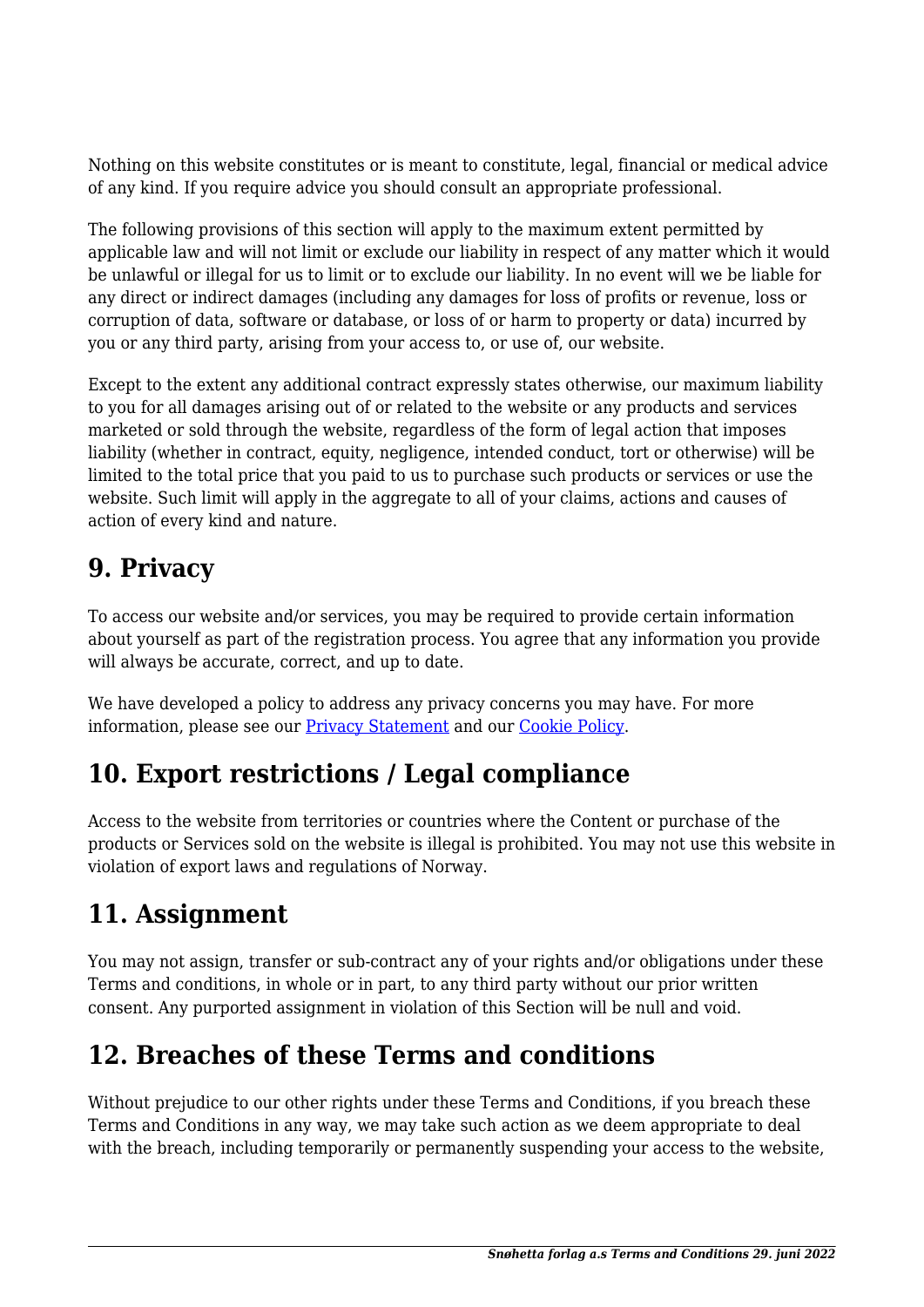contacting your internet service provider to request that they block your access to the website, and/or commence legal action against you.

# **13. Indemnification**

You agree to indemnify, defend and hold us harmless, from and against any and all claims, liabilities, damages, losses and expenses, relating to your violation of these Terms and conditions, and applicable laws, including intellectual property rights and privacy rights. You will promptly reimburse us for our damages, losses, costs and expenses relating to or arising out of such claims.

#### **14. Waiver**

Failure to enforce any of the provisions set out in these Terms and Conditions and any Agreement, or failure to exercise any option to terminate, shall not be construed as waiver of such provisions and shall not affect the validity of these Terms and Conditions or of any Agreement or any part thereof, or the right thereafter to enforce each and every provision.

#### **15. Language**

These Terms and Conditions will be interpreted and construed exclusively in Bokmål, Norwegian, Norwegian Bokmål. All notices and correspondence will be written exclusively in that language.

#### **16. Entire agreement**

These Terms and Conditions, together with our privacy statement and [cookie policy,](https://snohetta.no/cookieerklaering-eu/) constitute the entire agreement between you and Snøhetta forlag a.s in relation to your use of this website.

# **17. Updating of these Terms and conditions**

We may update these Terms and Conditions from time to time. It is your obligation to periodically check these Terms and Conditions for changes or updates. The date provided at the beginning of these Terms and Conditions is the latest revision date. Changes to these Terms and Conditions will become effective upon such changes being posted to this website. Your continued use of this website following the posting of changes or updates will be considered notice of your acceptance to abide by and be bound by these Terms and Conditions.

# **18. Choice of Law and Jurisdiction**

These Terms and Conditions shall be governed by the laws of Norway. Any disputes relating to these Terms and Conditions shall be subject to the jurisdiction of the courts of Norway. If any